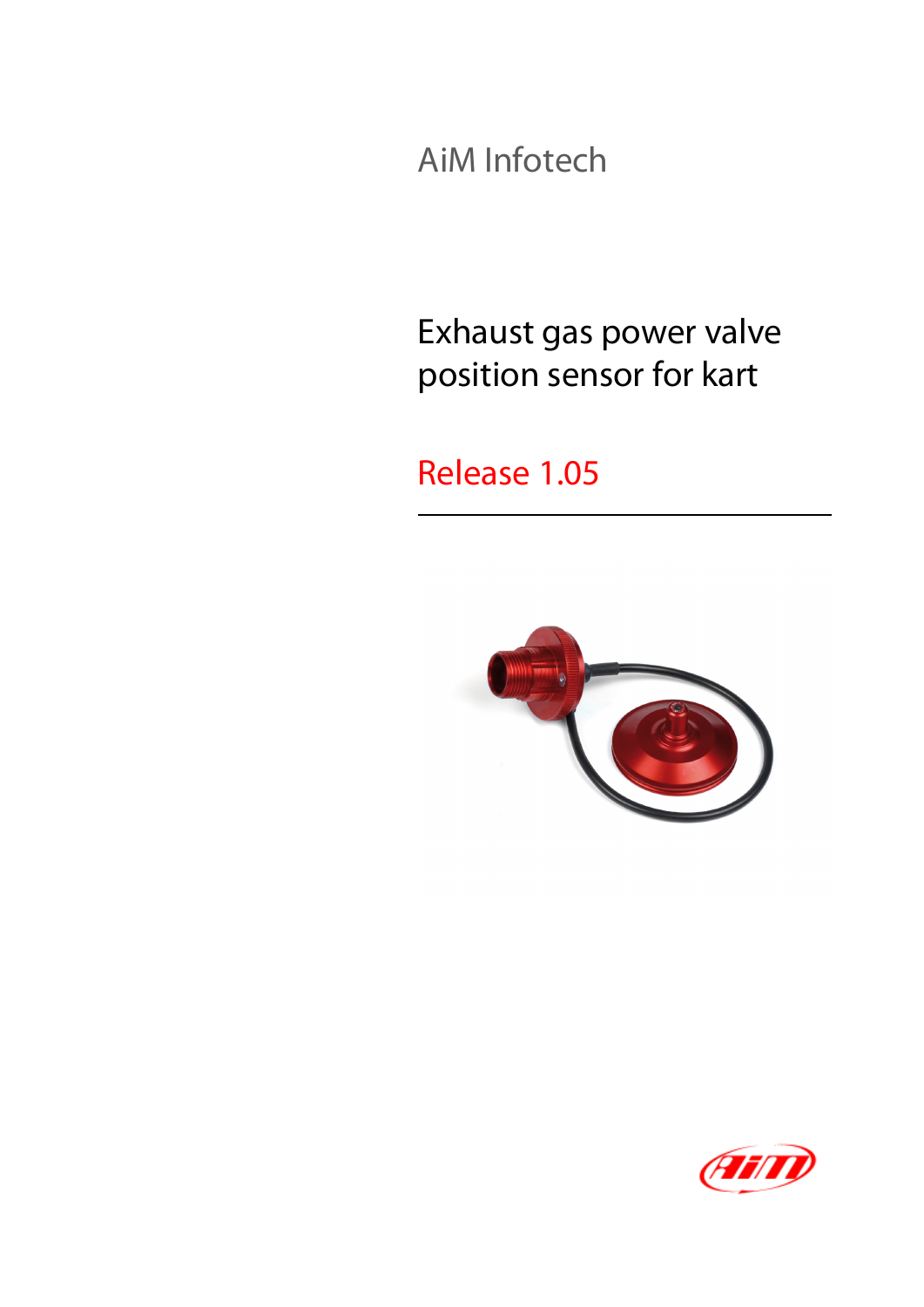**InfoTech** 



#### 1 Introduction

AiM devices can measure the exhaust gas power valve travel using a sensor. It can measure up to 20mm travel and allows to monitor at which RPM value the valve opens/closes showing all intermediate values too. Close valve position is auto-calibrated by the sensor.

## $\overline{\mathcal{L}}$ Kits and spare parts

Exhaust gas power valve sensor cable ends with a 4 pins plastic Binder connector. To connect the sensor to MyChron Expansion, which has on the contrary metallic connectors, you need to purchase the sensor with the proper extension cable.

Kit for connection with MyChron Expansion: part number is: **X08PWVV00R**. It includes**:**

- 1 sensor with 20 cm cable
- 1 cover
- one 150 cm extension cable for MyChron Expansion



Each item can also be bought separately as spare part. Their part numbers are:

- 
- 
- 150 cm extension cable for MyChron Expansion: **V02PCB15BTXG**

• power valve **X08PWVALVER** • cover: **LSC56801RM**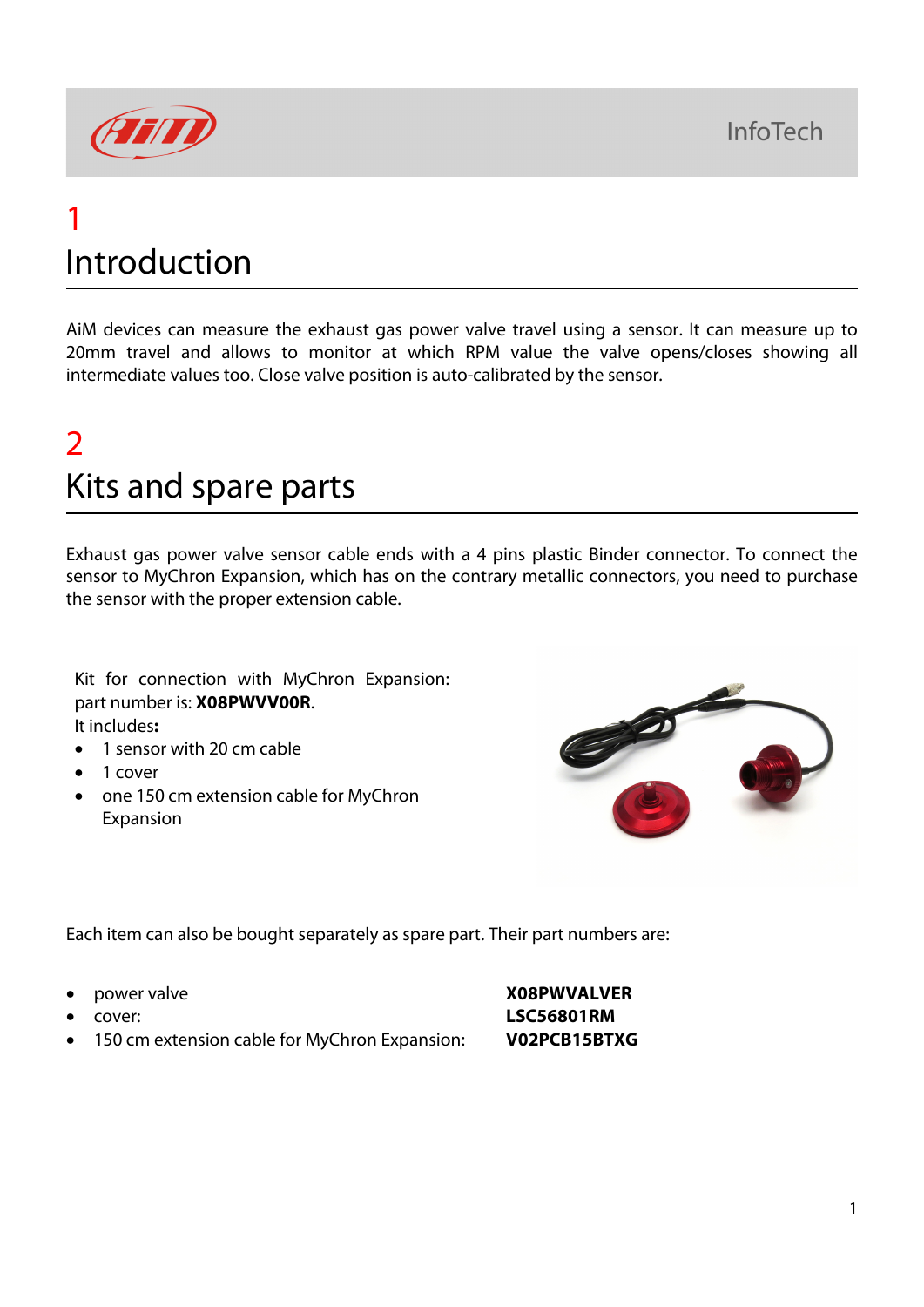

# 2.1 Installation notes

The exhaust gas power valve position sensor is to be installed on the valve; the images below help you to perform the operation.

- open the valve cover (**1**) and remove the kart stock black cover (in the image it has already been removed)
- screw AiM sensor cover (**2**) ensuring the membrane (**3**) is well adherent
- replace the cover
- remove the pre-load iron ring and screw AiM iron ring with the integrated sensor (**4**)